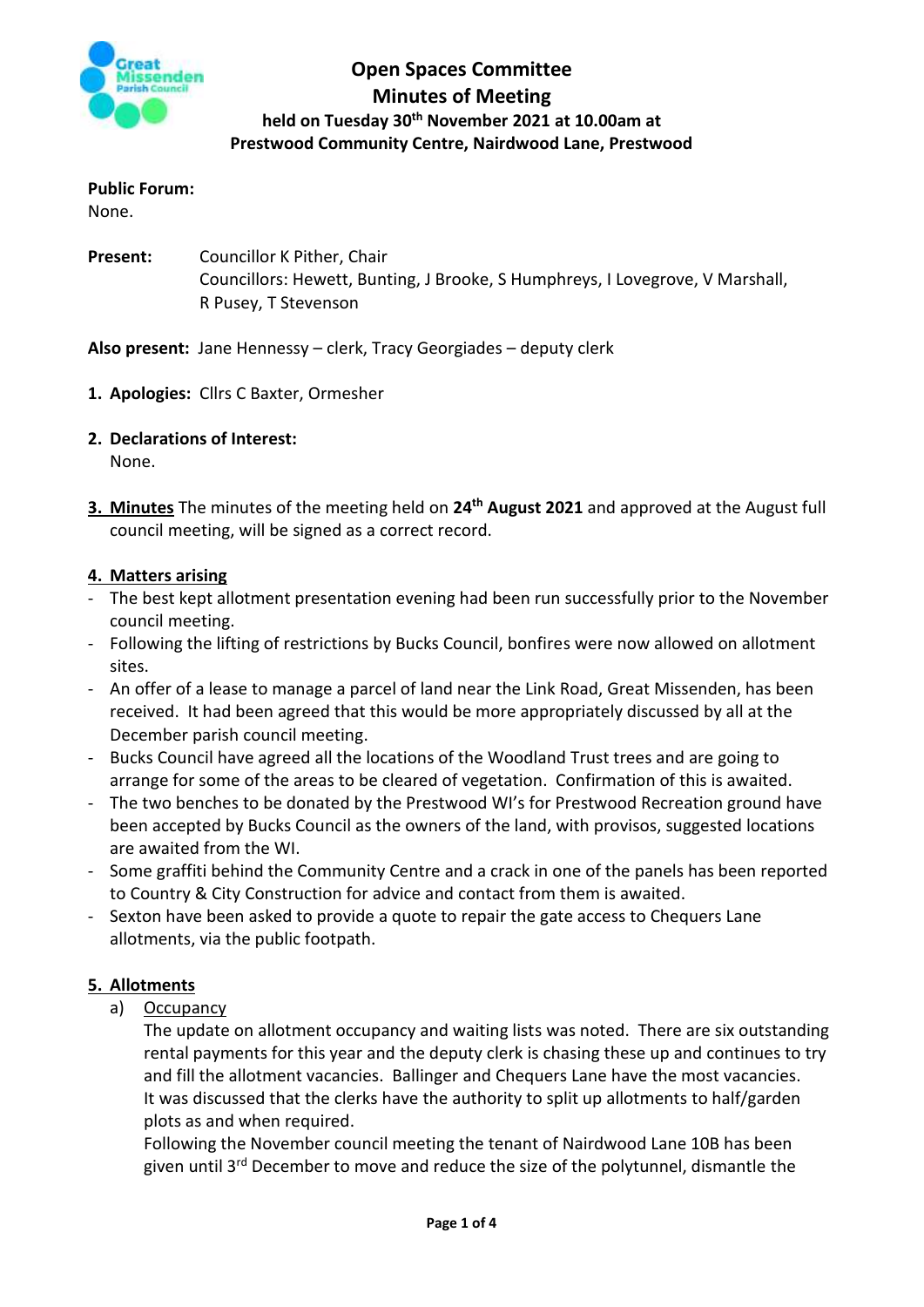remaining structures around the shed and the outstanding 2021/22 rent. Otherwise the tenancy will be considered terminated. A letter was hand delivered.

The request for a community allotment was raised by Cllr Bunting, it was thought that Ballinger would not be an appropriate site for this. Cllr Bunting will put together a proposal for this to be progressed.

The budget update was noted.

b) Allotment liaison meetings

The deputy clerk was in negotiations with both Ballinger and Chequers Lane to confirm replacement allotment liaison officers. Once this is completed two meetings will be arranged for 2022.

c) Weedkiller

Cllr Pither advised that a meeting will be arranged for January to discuss and progress the weed killing policy by the parish council.

d) Nairdwood Lane – Request from resident to remove rubbish

Cllr Pither confirmed that she & Cllr Baxter had met with the tenant of 7B who was requesting that the council remove 'hazardous waste' from his allotment. The waste includes the remains of a greenhouse, glass and metal. The tenant, has held the allotment since 2007, has only just recently requested this help. It was agreed that the parish council does not have a policy of clearing rubbish from occupied allotments and this should be communicated to all tenants, perhaps by email.

However, should the tenancy of allotment 10B be terminated (see item a) above), then a skip will be required to clear this unoccupied allotment. Once this is known then a decision can be made as to whether to offer use of the skip also to 7B and other tenants.

e) Allotment Tenancy Agreement - Addendum

It was agreed to ask full council to approve an addendum to the allotment tenancy agreement which states that all allotment tenants accept the condition of the plot on signing the tenancy agreement and agree to remove items not acceptable under the terms and conditions of the tenancy agreement.

f) Spurlands End Road hedge – request from adjacent resident

The committee discussed the request from the resident adjacent to the allotments for any budget or help from the parish council with the planting of hawthorn along the hedge line which the resident has cleared as his own expense. Cllr Hewett suggested that there may be some hedging held by the Missenden Walled Garden that had been donated by HS2. It was agreed that Cllr Hewett should investigate and report back to the full council meeting.

- g) Skips update Skips have been provided to allotment holders over the summer at Greenlands Lane, Nairdwood Lane and Chequers Lane. Spurlands End Road did not feel that they required a skip and Ballinger is still outstanding. It was agreed that this could be organised in March.
- h) Allotment boundary Chequers Lane access to allotments via archway Cllr Pither requested that the plot holders of 10A are contacted to see if the still require access directly onto their plot via the path at the back of their house. This was granted by the council some years ago to make the plot more accessible, due to illness. Cllr Pither is concerned that this access is allowing people to cut through the allotments. It was agreed to send a letter to the allotment tenant to see if this access was still required.
- i) Allotment boundary Spurlands End Road Pictures were shown of what appears to be boundary encroachment from one of the houses that borders Spurlands End Road allotments. This house has a gate that directly accesses the allotments and has recently removed the existing hedge/fence and replaced it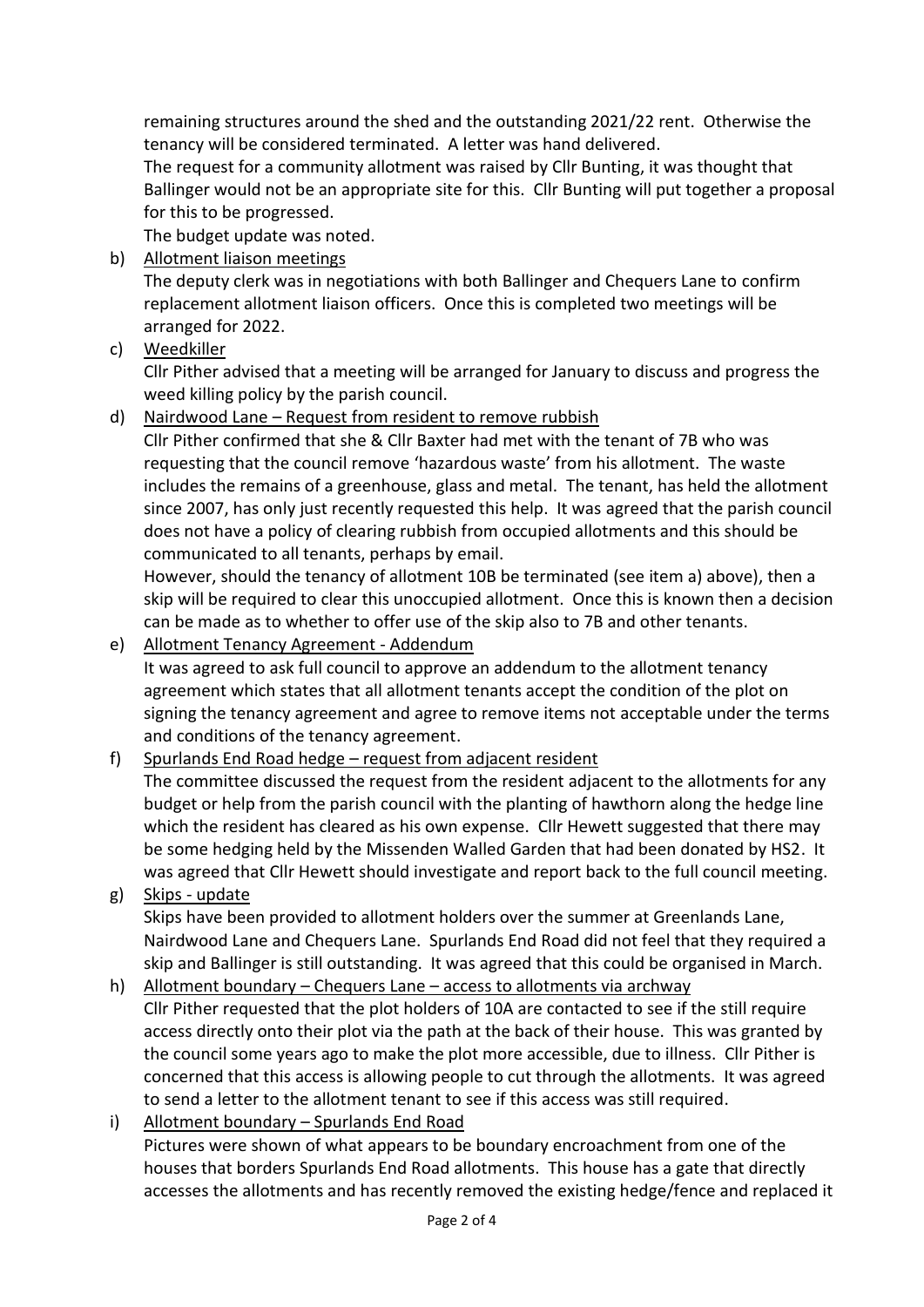with new planting. It appears that this new planting is one metre further into the allotment land. The clerk was requested to draft a letter to the resident for full council approval.

j) Greenlands Lane/Kiln Common – vegetation – future management

Following agreement by full council the vegetation on Kiln Common that was growing up an adjacent residents fence has now been cleared. The resident has written thanking the council but also asking what the future management of this area is. It was agreed to write to the resident advising that the council would manage the vegetation growth along the border, as with any other parish owned land, commensurate with their obligations. In the case of Greenlands Lane the parish council has an obligation as a leaseholder of the land. The parish council also manages its land in line with an adopted biodiversity policy. The resident is welcome to contact the parish council should any further problems arise.

## **6. Play Areas**

a) Update on playground repairs

All repairs raised as moderate in the annual playground inspection report have been completed. This leaves only low risk or very low risk findings.

The Buryfield skate park half pipe repairs have now been completed by Lightmain. The budget update was noted.

The Gryms Dyke wetpour resurfacing order has been placed with Playground Facilities. It is hoped that this will be completed in the early part of next year.

## b) Sibleys Rise – request for additional equipment

A request from county Cllr Jane McBean has been received reporting a request from residents for improvements to the play area at Sibleys Rise. There is currently only one piece of equipment, a swing, at this location. It has been suggested that funding may be available from the Community Board and an informal consultation of the neighbourhood has been started, by way of a survey. An update will be provided for the full council meeting.

# **7. Open Spaces**

a) Annual tree survey

MacIntyre Trees continue with the annual tree survey including digital mapping of all parish trees and it is hoped that it will be complete by the end of the year.

b) Scout Hut - request

A request has been received from the Prestwood Scouts for support to replace the scout hut at Nairdwood Lane with a similar but new timber building. After discussion it was agreed to add this to the December full council meeting, to perhaps form a working party to look at the options.

- c) Ramp/step from Link Road to Buryfield Cllr Pither confirmed that she would be meeting with Cllr Brooke to progress this project.
- d) Prestwood Common Astro surfacing Cllr Pither proposed that quotes are sought to replace the Astro surfacing at Prestwood Common as it was in a poor condition.

# e) Prestwood Community Centre - Parking

The parking at the community centre was discussed. All hirers of the Community Centre have been reminded to close the barrier after they leave and also never to leave the padlock on the barrier with the combination not scrambled. It was proposed that the barrier was left open for six months to allow everyone access to parking. This proposal did not receive a majority vote.